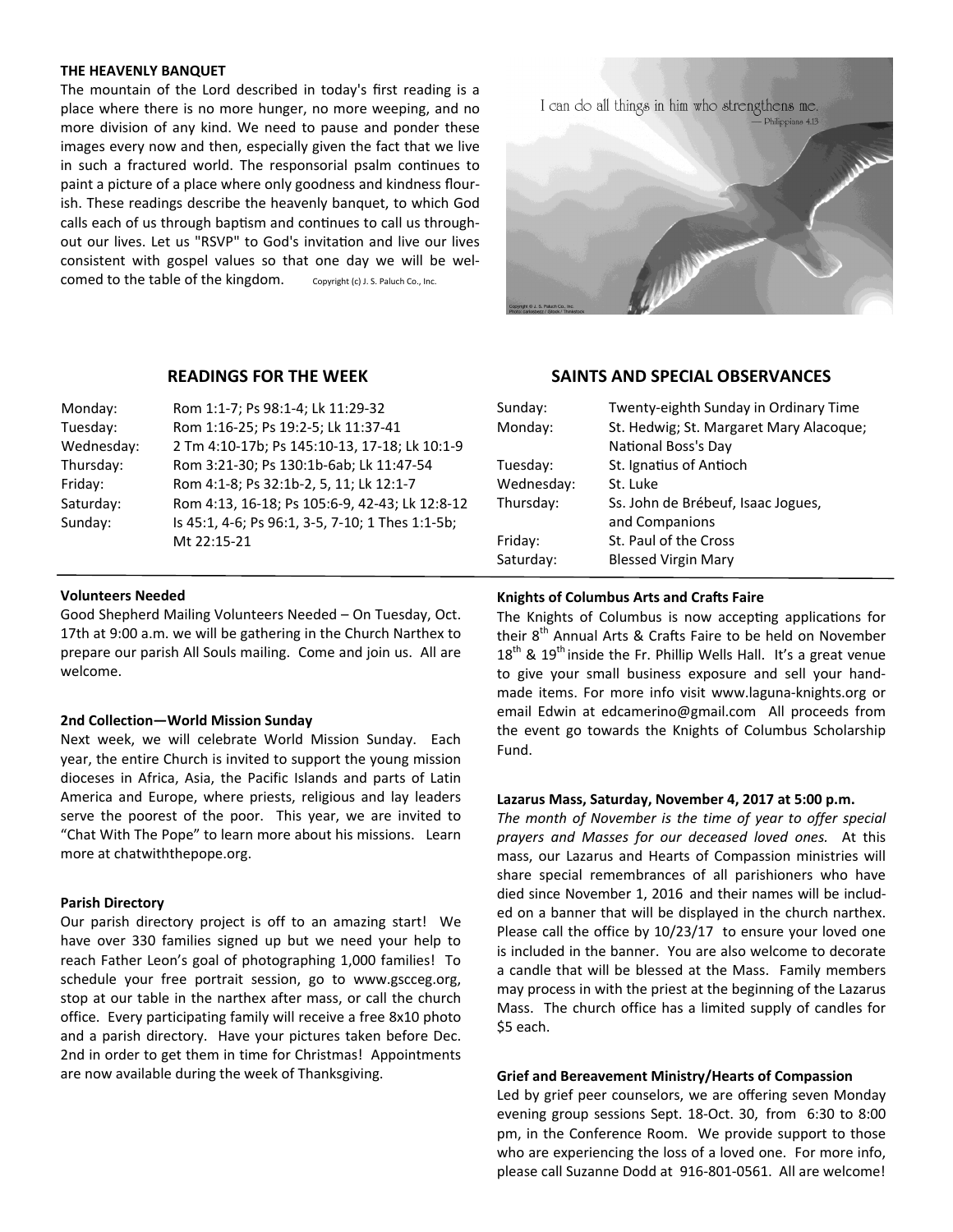# *Parish News*

#### **Life Teen News**

We are pleased to announce and welcome to our parish our new Life Teen Youth Minister, Joshua Hollcraft. Joshua grew up near Modesto, CA in a strong Catholic family who were constantly involved in youth ministry. Because of his love for youth ministry, Joshua joined a national youth ministry missionary organization called N.E.T. for two years, reaching out to young people across the country. Following his missionary experience, he continued to stay involved in parish youth ministry at different parishes, leading up to his recent move to Sacramento and acceptance to lead our Life Teen program here at Good Shepherd. Please welcome him and support our Life Teen youth ministry program in any way you can.

We will be having a LifeTeen informational meeting on Mon., Oct. 23, at 6:00 p.m. All parents of high school youth, interested volunteers, young adults, or anyone who wishes to support our LifeTeen program, please come to the Youth Room at this time to get information and clarity on the future of the program.

Halloween/All-Saints Day Social! Attention all High-school teenagers, we are having our first Lifeteen event on Sunday, Oct. 29 from 6:30-8:00 pm following the 5:00 pm mass! If you are a teen in 9th-12th grade, come join us for the first time this year in the Youth Room to enjoy community, food, games, and get more info on our Lifeteen program.

#### **40 Days for Life Fall 2017—September 27 - November 5**

Please join fellow parishioners as we participate in this national, pro-life movement of prayer and fasting for an end to abortion. Our vigil location will be at Planned Parenthood, 5385 Franklin Blvd. Sacramento 95820. Pro-lifers will be praying there Monday - Friday, 8-6. Our Respect for Life ministry will be carpooling after morning mass every Tuesday and will be at the clinic from 10 - 11 am. Contact Diane Lloyd with questions 916-582-4312. 40daysforlife.com/sacramento.

## *St. Elizabeth Ann Seton School News*

#### **St. Elizabeth Ann Seton Kindergarten Enrollment 2018-2019**

Welcome prospective Kindergarten families to St. Elizabeth Ann Seton Catholic School. We will accept applications for the 2018-19 school year between Oct.  $2^{nd}$  and Dec. 15<sup>th</sup> 2017. Applications can be found at www.stelizabetheg.org, or in the school or parish offices. Call 684-7903 to schedule a tour. Students must be 5 by Sept. 1, 2018 to apply.

#### **Dinner Night Out**

You're invited to the Saint Elizabeth Ann Seton Catholic School (SEAS) Family Dinner Night Out Fundraiser at **Chipotle**, 7440 Laguna Blvd, on Tuesday, October 17<sup>th</sup>, 4:00pm - 8:00pm. 50% **of the proceeds will be donated to SEAS**! Download or print the flyer from the SEAS or Good Shepherd websites and bring it with you. Please share the flyer and information with family and friends. Thank you for your support!

# *St. Vincent de Paul News*

St. Vincent de Paul Society wishes to thank you again for all you do to help us provide for those in our community who are in need. Your generous cash, food and clothing donations make all the difference in what we are able to provide. Please make all non-food donations on Mondays at the SVdP locker between 9:00—11:00 a.m. while our volunteers are present.

On October 9th we served 45 families consisting of 192 people and gave out 174 boxes of food.

#### **Please note we are back to our winter hours.**

From October-April our hours will be Mondays from 10:00 a.m. to 11:00 a.m. Volunteers are always welcome. To volunteer, contact us at (916) 647-1243.



#### **EucharisƟc Minister Retreat and Training**

Good Shepherd EMHCs—get ready to be refreshed in the Lord! Our first annual retreat on October 28th from 9:00-noon in the Fr. Philip Wells Hall, will include a Mexican-style breakfast, dynamic guest presenter, and training for new and returning EMs. If you attended the training in August, you do not need to attend this retreat but you are warmly encouraged to join in. If you haven't already submitted your 2017 registration and marital survey forms, please do so before the retreat. Forms are available in the conference room, narthex, and parish office. For more information, please contact Clara at 916-844-4632 or email gloryinthehighest2@gmail.com, or Valerie at 916-317-9385 or valerie.ramos@comcast.net.

#### **Sharing & Caring Senior Singles**

On Oct. 28th we are having our Halloween pot luck costume party from noon to 3:00 p.m. Please RSVP to Terry at 916-835- 8062. There will be prizes for different costumes and games played so let's have a lot of fun and a good time.

On Thursday Nov. 2 will be having our fourth bus trip to Red Hawk Casino. Please call Helen Bayha at 916-683-1943 for more info and to make a reservation. This trip is always open to all parishioners. The cost is \$3.00 per person.

#### **Shepherds Field Olive Wood Handcrafts**

A group from the Holy Land will be selling religious articles after mass during the weekend of October 28<sup>th</sup>-29<sup>th</sup> to support the Catholic Christian minorities in Bethlehem. The struggle to preserve the Catholic identity of the birthplace of our savior, Jesus Christ, is a serious concern for Catholics around the world. Proceeds will be used to help and support the Catholics in the Holy Land.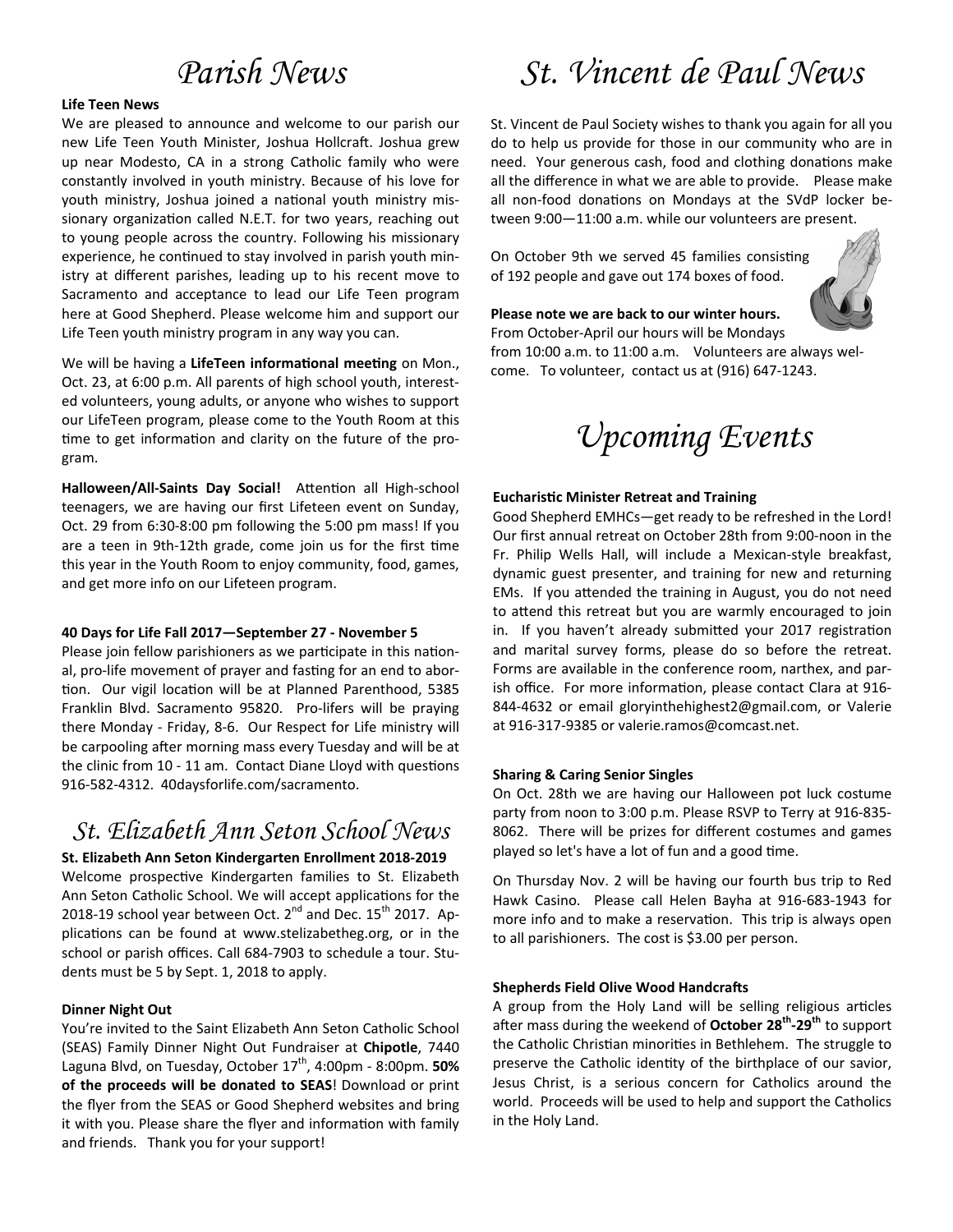# *Mass Intentions*

#### **Saturday, October 14, 2017 5:00pm**  Flor Manela (SI-H)

Serapion Cortez Sr. (+) Florentina Curso  $(+)$ Corazon Lising (+)

#### **Sunday, October 15, 2017**

#### **7:00 am**

Augusto Saca (SI-H) Lilia Saca (BD) Conrado Gunabe (+)

#### **9:00am**

Michael Tufts (BD) Florentina Curso (+) Caridad Leobrera (+) Veronica Mojar (+) Albert Ortiz (1yrDA)

#### **11:00 am**

Paz Balance (+) Jimmy Biaña (+) Edgar & Angging Biaña (+) Isabel Sumo (+) Giuse Khanh Quoc Tran (+)

#### **1:00 pm**

Tessie Borja (BD) Tony Uzoh (BD) Paz Balance (+) Eugenia Carlos (+) Luis Digal (+)

#### **5:00pm**

Kristen Zanzi (SI) Sario-Reyes Family (SI) All souls in purgatory (+)

#### **Monday, October 16, 2017**

**8:30am**<br>Florentina Curso (+) Francis Emily Fisher (+)

#### **Tuesday, October 17, 2017**

**8:30am** Aquilina Ceballos (DA) FlorenƟna Curso (+) Leonard Marvin Larson (+)

#### **Wednesday, October 18, 2017**

**8:30am** Thomas Abraham (BD) Len Beltran (TG) Barbara Swingle (SI-H) Florentina Curso (+) German Smith (+)

#### **Thursday, October 19, 2017**

#### **8:30am**

Cynthia Kendrick (BD) James Michael Kendrick (BD) Cory & Remy Jones (WA) Florentina Curso (+) Antonio & Ignes Martins (+) Vicente Secarro (+)

#### **Friday, October 20, 2017**

#### **8:30am**

Rose Sarmiento (BD) Rosita Andres (+) Bienvenido Campomanes (+) Florentina Curso (+) Rebecca Urbano (+)

#### **Key:**

*Deceased (+) Thanksgiving (TG) Death Anniversary (DA) Birthday (BD) Special Intention (SI) Wedding Anniversary (WA) (SI-H) Special Intention for healing* 

# *Stewardship at Good Shepherd*

• Collection total for October  $7/8 = $22,782.10$ (weekly totals include Faith Direct contributions)

*Thank you for your generous support. Your ongoing donations are essenƟal in helping us meet the many needs of the parish and community.* 

Fall into eGiving through Faith Direct, which is the most convenient and secure way for you to make your weekly offering to Good Shepherd. Your automatic contributions through Faith Direct will save valuable time for both you and our parish staff. Visit www.faithdirect.net and use our church code: **CA688.** Thank you for your continued support of our parish family!